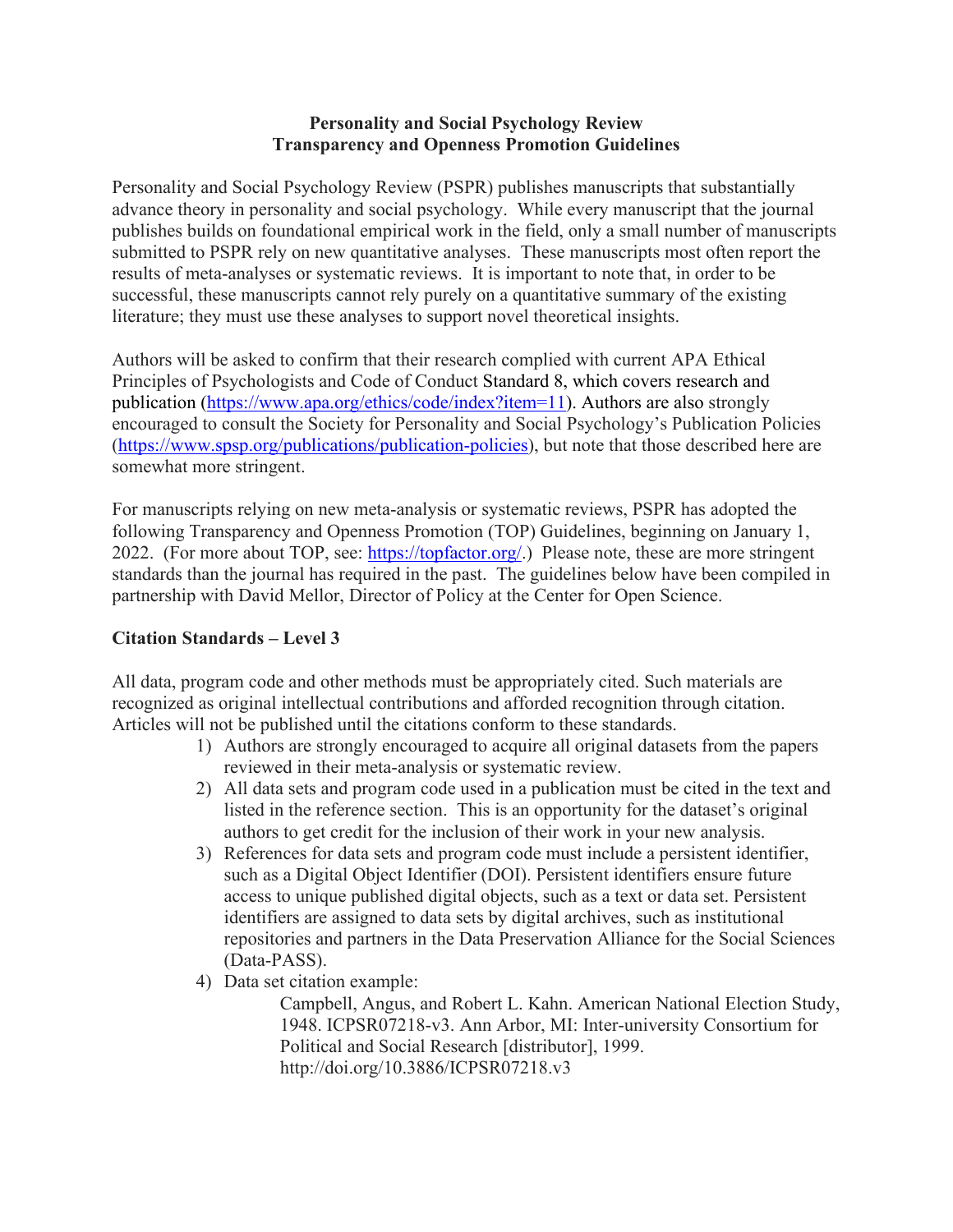# **Data Transparency, Analytic Methods (Code) Transparency, and Research Materials Transparency – Level 2**

The policy of PSPR is to publish papers reporting new quantitative analyses only if the data, methods used in the analysis, and materials used to conduct the research, are clearly and precisely documented and are maximally available to any researcher for purposes of reproducing the results or replicating the procedure.

- 1) Authors reusing data available from public repositories must provide program code, scripts for statistical packages, and other documentation sufficient to allow an informed researcher to precisely reproduce all published results.
- 2) Authors using original data must:
	- a) Make the data available at a trusted digital repository. (Note: If all data required to reproduce the reported analyses appears in the article text, tables, and figures then it does not also need to be posted to a repository.)
	- b) Include all variables, treatment conditions, and observations described in the manuscript.
	- c) Provide a full account of the procedures used to collect, preprocess, clean, or generate the data.
	- d) Provide program code, scripts, codebooks, and other documentation sufficient to precisely reproduce all published results.
	- e) Provide research materials and description of procedures necessary to conduct an independent replication of the research.
- 3) In rare cases, despite authors' best efforts, some or all data or materials cannot be shared for legal or ethical reasons. In such cases, authors must inform the editors at the time of submission. This will be taken into account during the review process. Authors are encouraged to anticipate data and material sharing at the beginning of their projects to provide for these circumstances. It is understood that, in some cases, access will be provided under restrictions to protect confidential or proprietary information. Editors may grant exceptions to data and material access requirements provided authors:
	- a) Explain the restrictions on the dataset or materials and how they preclude public access.
	- b) Provide a public description of the steps others should follow to request access to the data or materials.
	- c) Provide software and other documentation that will precisely reproduce all published results.
	- d) Provide access to all data and materials for which the constraints do not apply.
- 4) Data, program code, research materials, and other documentation of the research process should be made available through a trusted digital repository. Trusted repositories adhere to policies that make data discoverable, accessible, usable, and preserved for the long term. Trusted repositories also assign unique and persistent identifiers. For example these services are offered by partners in the Data Preservation Alliance for the Social Sciences (Data-PASS) and most institutional repositories. Author- maintained websites are *not* compliant with this requirement.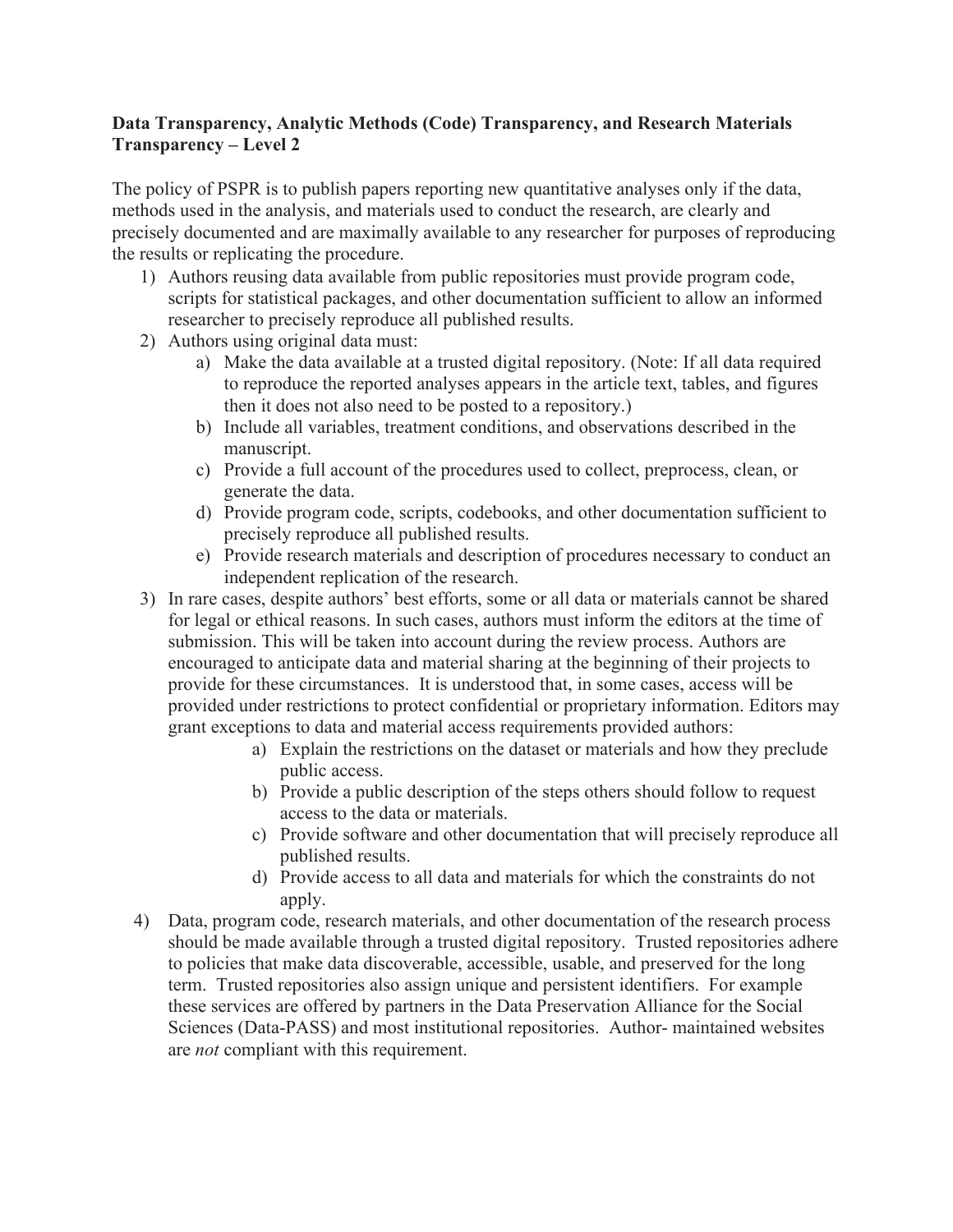- a) Dissemination of these materials may be delayed until publication. Under exceptional circumstances, editors may grant an embargo of the public release of data for at most one year after publication.
- b) Articles accepted for publication will not be assigned a publication date until the above conditions have been met. Authors are responsible for ensuring that their articles continue to meet these conditions. Failure to do so may lead to an editorial expression of concern or retraction of the article.

# **Design and Analysis Transparency – Level 2**

The policy of PSPR is to publish papers where authors follow standards for disclosing key aspects of the research design and data analysis. Authors are required to review the standards available for many research applications from<http://www.equator-network.org/> and use those that are relevant for the reported research applications. For systematic reviews, authors must complete and submit the PRISMA checklist as Supplementary Material: [http://prisma](http://prisma-statement.org/documents/PRISMA_2020_checklist.pdf)[statement.org/documents/PRISMA\\_2020\\_checklist.pdf](http://prisma-statement.org/documents/PRISMA_2020_checklist.pdf) Meta-analyses should follow the Meta-Analysis Reporting Standards (MARS) recommended by the APA [\(http://www.apa.org/pubs/authors/jars.pdf.](http://www.apa.org/pubs/authors/jars.pdf) As part of the manuscript submission process, authors must confirm that they followed those standards in the manuscript.

# **Study Preregistration and Analysis Plan Preregistration – Level 3**

The policy of PSPR is to publish papers that report new quantitative analyses only if the conducted research was preregistered with an analysis plan in an independent, institutional registry (e.g.[,http://clinicaltrials.gov/,](http://clinicaltrials.gov/) [http://socialscienceregistry.org/,](http://socialscienceregistry.org/) [http://openscienceframework.org/,](http://openscienceframework.org/) [http://egap.org/design-registration/,](http://egap.org/design-registration/)

[http://ridie.3ieimpact.org/\)](http://ridie.3ieimpact.org/). Preregistration of studies involves registering the study design, variables, and treatment conditions prior to conducting the research. Including an analysis plan involves specification of sequence of analyses or the statistical model that will be reported. A link to the preregistration in an institutional registry must be made available to the journal prior to publication. The journal, or an entity acting on behalf of the journal, will verify that preregistration adheres to the specifications for preregistration. Failure to adhere to preregistration requirements may result in the paper not being published. Authors must, in a footnote, indicate they preregistered the research and must:

- a) Confirm that the study was registered prior to conducting the research, with links to the time-stamped preregistration(s) at the institutional registry, and that the preregistration adheres to the disclosure requirements of the institutional registry.
- b) Report all preregistered analyses in the text, or, if there were changes in the analysis plan following preregistration, those changes must be disclosed with explanation for the changes.
- c) Clearly distinguish in the text of the manuscript those analyses that were preregistered from those that were not, such as having separate sections in the results for confirmatory and exploratory analyses.